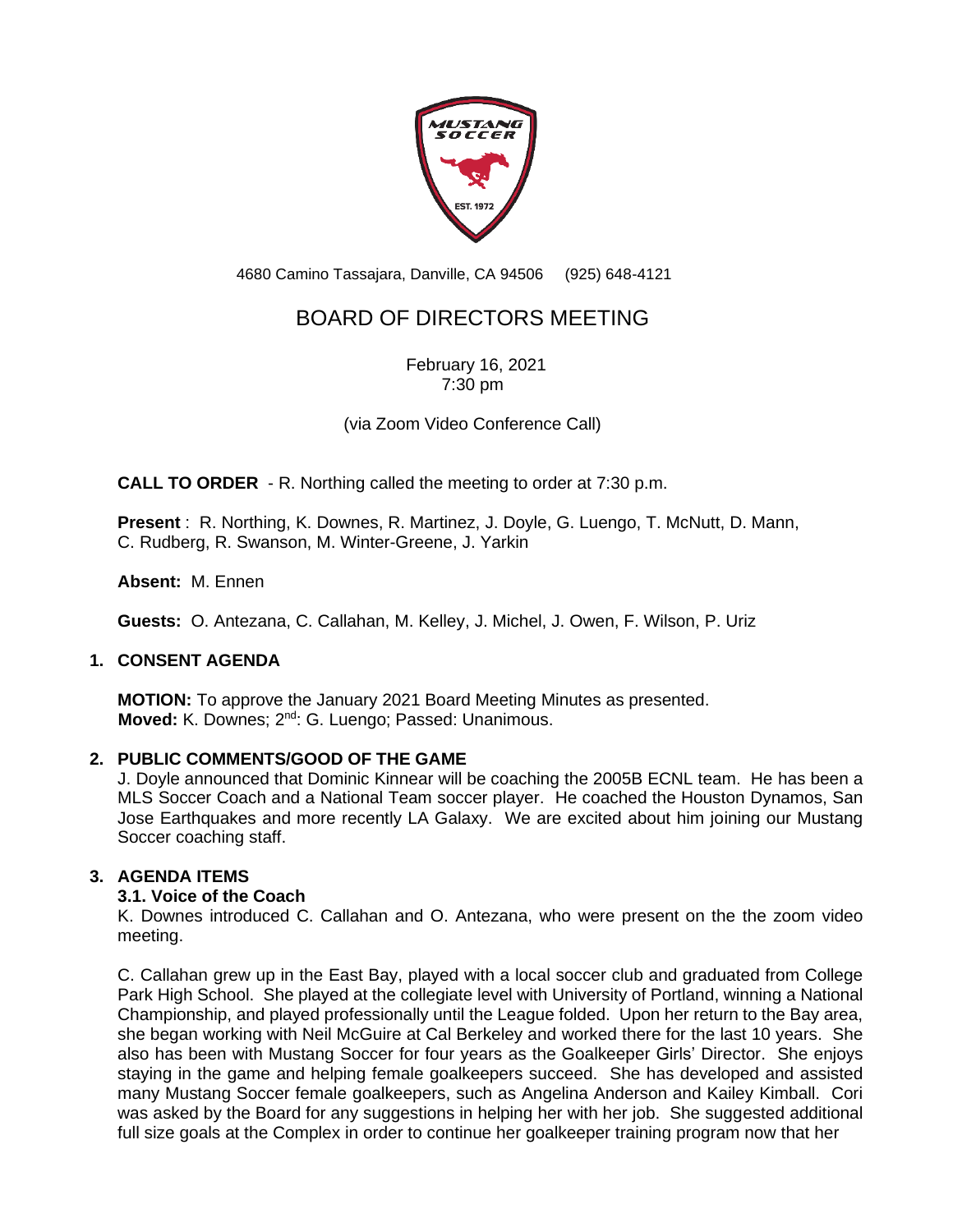sessions have been moved to the Complex with all the other teams. G. Luego will coordinate and work on moving more goals to the Complex. R. Northing added that Cori is a great communicator to the her Mustang goalkeepers' parents. She does an outstanding job and her work is appreciated.

O. Antezana played soccer in Costa Rica as a youth. He continued to play in Concordia, Skyline College and St. Mary's. He has been with Mustang Soccer for the last 15 years and has had great experiences while watching Mustang Soccer and Complex evolve. He has obtained many soccer licenses, including the "B" license. Over the years, he has coached in the Elite, Premier and Recreational Plus programs and created a futsal program for all levels of players. O. Antezana curently coaches the 2008B Elite and 2013G Elite teams. He feels the Coaching Directors have been supportive of him and the rest of the coaching staff. G. Luengo commented that Oscar is a phenomenal coach with a great attitude. R. Northing added that he is also one of the nicest coaches, and players enjoy having him be their coach.

K. Downes thanked C. Callahan and O. Antezana for attending then they left the meeting.

# **3.2. Return to Play Update**

F. Wilson reported that it continues to be a dynamic, fluid environment in terms of youth sports and their returning to play. New youth sports guidance is expected to be issued by Calfiornia Department of Health Services in the next two weeks. Contra Costa County's adjusted new case rates per 100,000 has continued to decrease being currently at 16.1. Elementary schools started in person learning last week as a result of the rate moving below 17. In the meantime, F. Wilson continues to work with the State and Contra Costa County Health Services, while also continuing discussions with local soccer clubs in order to be ready to switch gears and play intracounty games when allowed.

In addition, future Spring tournament play is being examined by the Coaching Directors and communicated to team coaches. Currently, there is no plan to COVID test players; however, we may institute a screening process used in the Teamsnap app where parents answer specific questions prior to practices or games.

It has come to the Executive Committee member's attention that scrimmaging may be being coordinated and played with other clubs, which is independent of our current competitive program plans. We have no coaches or trainers that have been involved. Board discussion followed. A communication reminder will be sent to Elite and Premier teams this week. These players or teams are not able to represent themselves as Mustang Soccer teams and/or dress in any Club attire.

#### **3.3. Status for Competitive including Value Tracker and Fees Collection**

D. Mann reported that selected Premier players are being invited to train and play with Elite teams. A communication, along with a form, will be sent out this week to determine those players interested in participating.

J. Owen added that a Value Tracker system is currently being utilized for the Elite teams to track training sessions that have been conducted since July. It helps track any cancellations, reasons, makeups, and details the number of training sessions per team. This information is useful for the Coaching Directors and Executive Committee members to demonstrate the value that these teams have received in terms of training sessions, in lieu of game playing as a result of COVID. It was noted that this Value Tracker Tool data has been discussed with parents if needed.

R. Martinez will summarize the fees collection information in the below Agenda Item 3.5.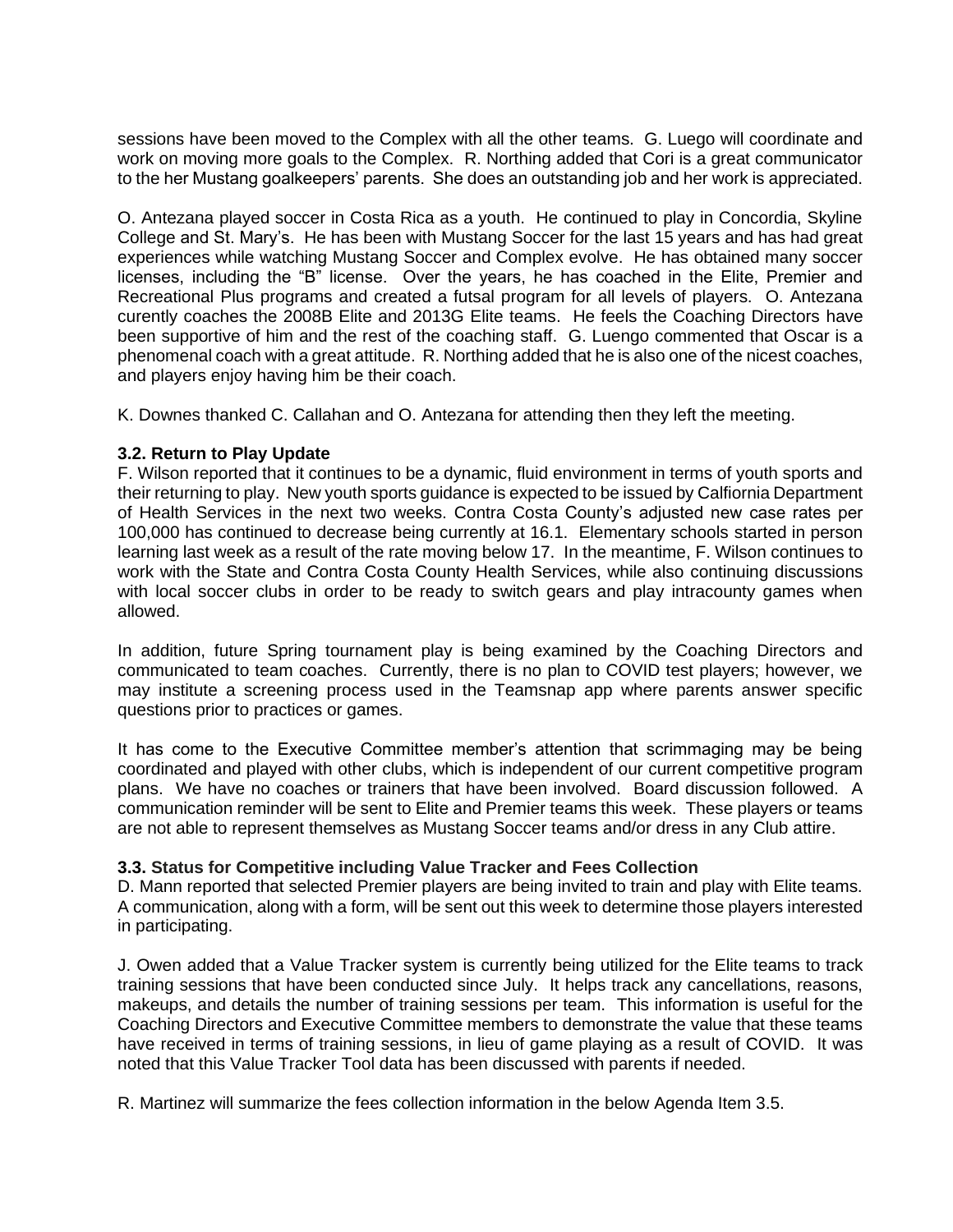## **3.4. Rec/RecPlus Update**

T. McNutt reported that this week comprises the third of four week training sessions for the Recreational February camps. Approximately 230 players are participating in these U6-U12 camps. The camps are being offered Monday, Tuesday and Wednesday in 2 one-hour timeslots being staffed by Mustang Soccer professional coaches. As elementary schools started last week, camp schedules were adjusted to accommodate school. March Recreational camps are in a holding pattern. F. Wilson added that coach staffing and field space are being researched as the camp times would need to be shifted with the return of school.

K. Downes provided a suggestion of additional camps or programs for younger aged children - 4 to 6 years old. C. Rudberg added that early summer camps could be a possible option for that age group. Demand will need to be determined, along with field space and staffing resources.

## **3.5. Registration Update, 2020/21 Fees Collections, Current Budget Status**

R. Martinez provided an update on the expected Spring Program Fee revenues. Approximately, 90% of the total \$468,000 has been collected through February 11. The remaining 10% represents approximately 70 Elite and 30 ECNL players. All players are currently attending trainings; however, players will not be allowed to play games until the remaining balance has been collected.

R. Martinez added that budgeting process for the 2021/2022 financials will begin in the coming weeks. Individual board member meetings will be scheduled as needed to discuss registration numbers, projections, then a combined budget will completed for board approval.

# **4. COMMITTEE REPORTS**

**4.1. Honor the Game** Nothing to report.

# **5. OLD BUSINESS**

#### **5.1. Multi-divisional Social Media communications**

R. Martinez, C. Rudberg, T. McNutt, and J. Yarkin are continuing to work on the overall 2021 marketing campaign, using traditional marketing and content for coach and player engagement. More coaching webinars will be created and posted to the Mustang Soccer you tube page. Player and referee videos will also continue to be posted in the coming months. Kate Moore has offered to assist with our social media platform after Alex Lobban's departure.

#### **5.2. Competitive Elite & Premier Update**

Noting to add – see Agenda Item 3.3 above.

#### **5.3. Rec and RecPlus Update**

Nothing to add – see Agenda Item 3.4 above.

#### **5.4. Equipment Update**

R. Swanson reported that our soccer ball inventory currently consists of 1,100. An order for 200 additional soccer balls has been placed. In addition, he will be working on a Nike "package" in order to provide to families for personal ordering.

#### **5.5. Referee Update**

Nothing to report.